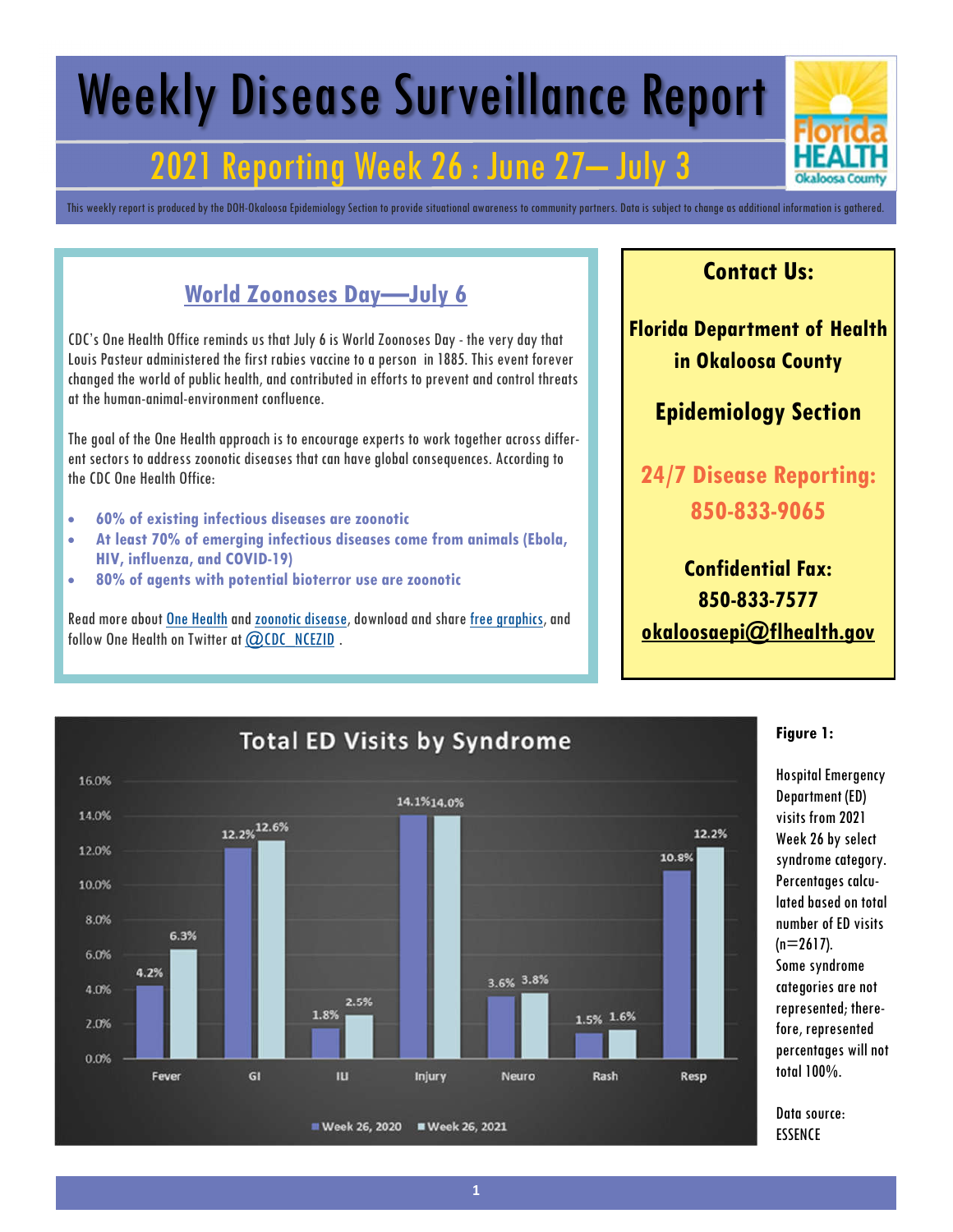# Syndromic Surveillance Okaloosa Hospital Emergency Department (ED) Visits









|  | <b>Week 26—Fort Walton Beach Medical Center</b> |  |
|--|-------------------------------------------------|--|
|--|-------------------------------------------------|--|

| <b>Age Range</b> | <b>Top Syndrome</b> | <b>Total ED Visits for</b><br><b>Syndrome</b> |  |
|------------------|---------------------|-----------------------------------------------|--|
| $0 - 4$          | <b>RESP</b>         | 75                                            |  |
| $5 - 19$         | <b>INJURY</b>       | 28                                            |  |
| 20-34            | GI                  | 46                                            |  |
| $35 - 54$        | <b>INJURY</b>       | 53                                            |  |
| 55-74            | GI                  | 32                                            |  |
| $75+$            | <b>INJURY</b>       | 22                                            |  |

### **Week 26—North Okaloosa Medical Center**

| <b>Age Range</b> | <b>Top Syndrome</b> | <b>Total ED Visits for</b><br><b>Syndrome</b> |
|------------------|---------------------|-----------------------------------------------|
| $0 - 4$          | <b>FEVER</b>        | 13                                            |
| $5 - 19$         | <b>INJURY</b>       | 9                                             |
| 20-34            | <b>INJURY</b>       | 19                                            |
| $35 - 54$        | <b>INJURY</b>       | 30                                            |
| 55-74            | <b>RESP</b>         | 17                                            |
| $75+$            | <b>RESP</b>         | 8                                             |
|                  |                     |                                               |

### **Week 26—Twin Cities Hospital**

| 20-34<br>GI<br>35-54<br><b>INJURY</b> | <b>WEEK ZU TIWIII CHIES NUSPIIUI</b> |                     |                                               |
|---------------------------------------|--------------------------------------|---------------------|-----------------------------------------------|
|                                       | <b>Age Range</b>                     | <b>Top Syndrome</b> | <b>Total ED Visits for</b><br><b>Syndrome</b> |
|                                       | $0 - 4$                              | GI, INJURY, RESP    | 3, 3, 3                                       |
|                                       | $5 - 19$                             | GI                  | 9                                             |
| GI                                    | 20-34                                | GI                  | 13                                            |
|                                       | $35 - 54$                            | GI                  | 16                                            |
|                                       | 55-74                                | GI                  | 14                                            |
|                                       | $75+$                                | <b>INJURY</b>       | 19                                            |
|                                       | <b>INJURY</b>                        |                     |                                               |

| <b>Week 26-DestinER</b> |                     |                                               |  |
|-------------------------|---------------------|-----------------------------------------------|--|
| <b>Age Range</b>        | <b>Top Syndrome</b> | <b>Total ED Visits for</b><br><b>Syndrome</b> |  |
| $0 - 4$                 | <b>FEVER</b>        | 14                                            |  |
| $5 - 19$                | <b>GI, INJURY</b>   | 8, 8                                          |  |
| 20-34                   | <b>INJURY</b>       | 11                                            |  |
| $35 - 54$               | <b>INJURY</b>       | 16                                            |  |
| 55-74                   | <b>INJURY</b>       | 10                                            |  |
| $75+$                   | <b>INJURY</b>       | 5                                             |  |

**Week 26—**

**0-4 FEVER**

**5-19 INJURY**

**Top Syndrome**

**Age Group**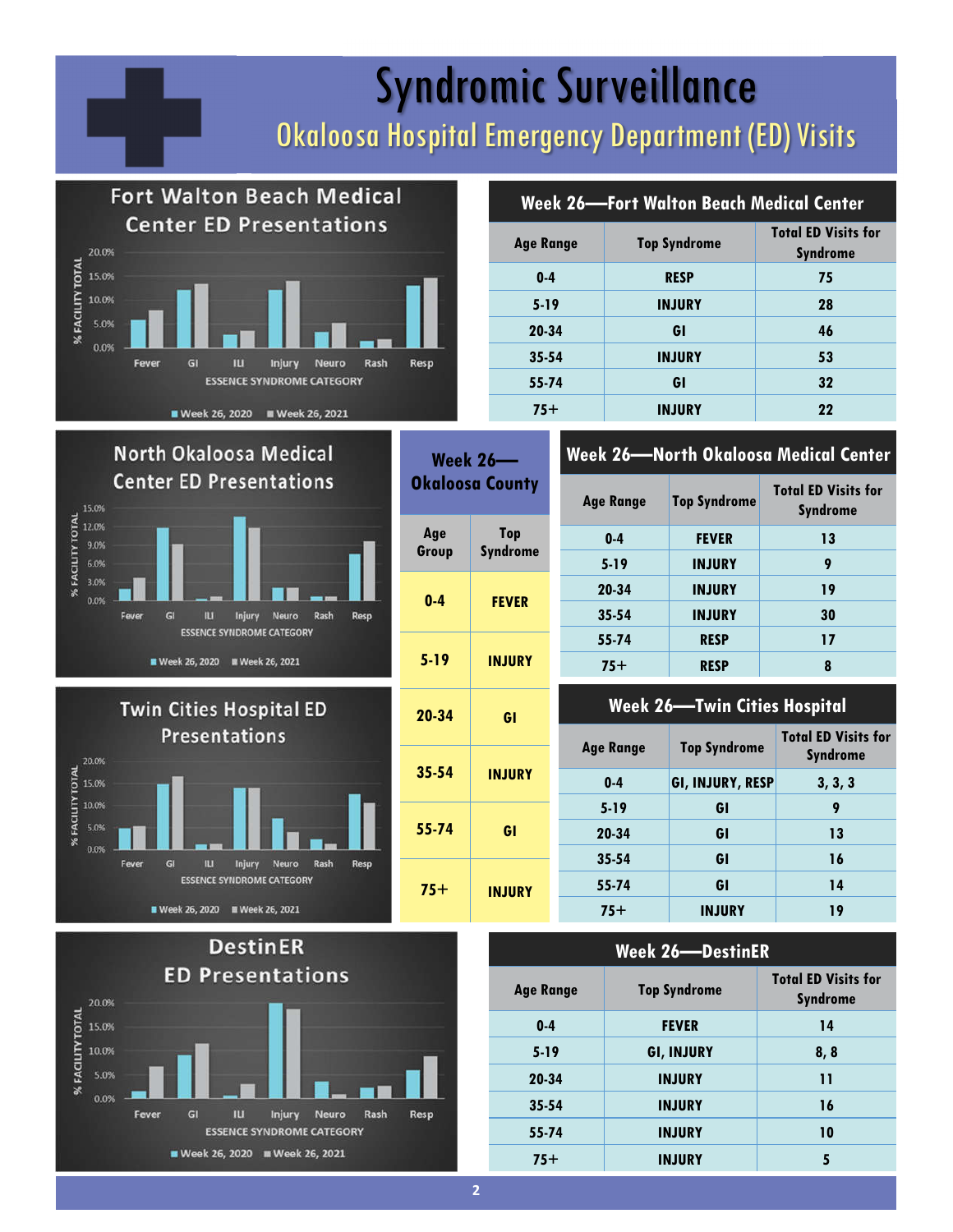**COVID-19 Fully Vaccinated = No Quarantine**

# COVID-19 in Okaloosa County

## Week 26: June 27—July 3

| Week 26 Review                                 |       | <b>Difference</b><br>from Wk25 |
|------------------------------------------------|-------|--------------------------------|
| <b>Resident Case Count</b>                     | 117   | -11                            |
| <b>Resident Case Count per 100K Population</b> | 56.68 | -5.33                          |
| <b>Average Resident Cases per Day</b>          | 16.7  | $-1.6$                         |
| <b>Percent Positivity</b>                      | 8.28% | -1.71                          |
| <b>Deaths</b>                                  | 1     | -1                             |
| <b>Cumulative Cases since March 2020</b>       | 21363 |                                |
| <b>Cumulative Deaths since March 2020</b>      | 375   |                                |

| <b>Week 26 Community Risk Level</b>            |                                                         |                          |  |
|------------------------------------------------|---------------------------------------------------------|--------------------------|--|
| <b>COVID-19 Community</b><br><b>Risk Level</b> | <b>New Cases per 100K</b><br><b>Population per Week</b> | % Positivity<br>per Week |  |
| <b>SUBSTANTIAL</b><br>56.68                    |                                                         | 8.28%                    |  |
| <b>PREVIOUS WEEK RISK LEVEL: MODERATE</b>      |                                                         |                          |  |
| Low                                            | $\leq$ 10                                               | $<$ 5%                   |  |
| <b>Moderate</b>                                | 10-49                                                   | $5 - 7.9%$               |  |
| <b>Substantial</b>                             | 50-99                                                   | $8 - 9.9%$               |  |
| <b>High</b>                                    | >100                                                    | >10%                     |  |

Community risk level is the color of the higher risk level for the two indicators. Data Source : CDC Community Indicators at the County Level

## Vaccination Impact in Okaloosa

|                                        | <b>OKALOOSA</b> | US    |
|----------------------------------------|-----------------|-------|
| % of Population $\geq$ 12 Years of Age | 37.8%           | 55.5% |
| % of Population $\geq$ 65 Years of Age | 76.6%           | 78.6% |

#### Data reported through previous Sunday. Data Source: CDC COVID Data Tracker



## **Fully Vaccinated Okaloosa Residents Age Group % Fully Vaccinated 12-14 8.6% 15-24 17.4% 25-44 22.1% 45-64 45.1% 65-74 74.5% 75-84 76.9% 85 + 80.0% 12 - 85+ 37.8%**

#### **Figure 2:**

Cumulative number of fully vaccinated Okaloosa residents as compared to COVID-19 cases per week. Data reported through previous Sunday.

Data Source: Merlin Database

## **COVID-19 Vaccinations: Okaloosa vs. US**